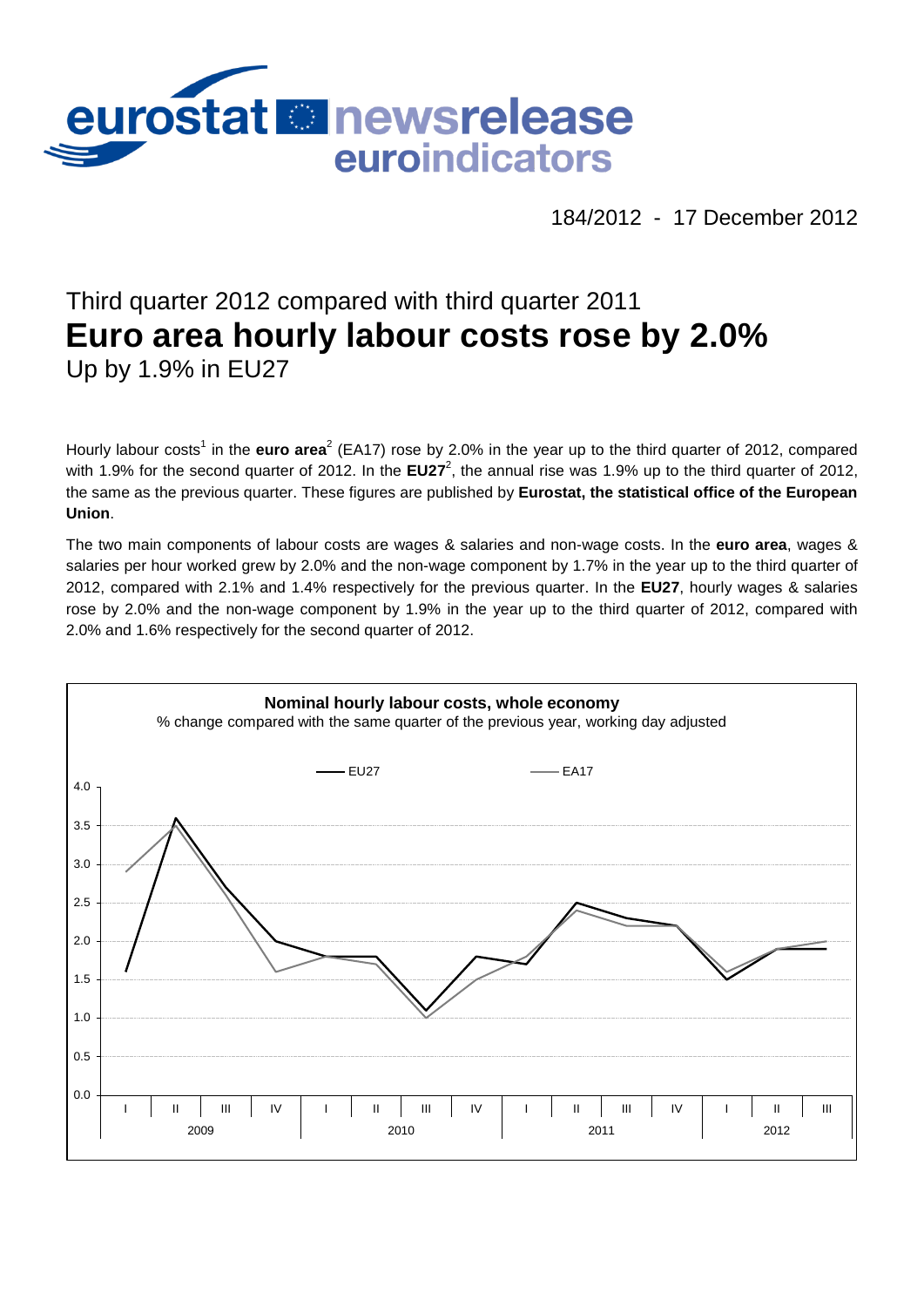## **Business and mainly non-business economy**

Hourly labour costs for the business economy in the **euro area**<sup>3</sup> rose by 2.4% in the year up to the third quarter of 2012, the same as the previous quarter. In the EU27<sup>3</sup>, the annual rise was also 2.4% up to the third quarter of 2012, compared with 2.5% for the second quarter. Hourly labour costs for the mainly non-business economy rose by 1.0% in the **euro area** in the year up to the third quarter of 2012, compared with 0.7% in the second quarter. In the **EU27**, the annual rise was 0.9% in the year up to the third quarter of 2012, compared with 0.5% in the previous quarter.

A breakdown of the business economy by economic activity shows that in the **euro area** hourly labour costs rose by 3.2% in industry, by 2.5% in construction and by 2.0% in services in the year up to the third quarter of 2012. In the **EU27**, labour costs per hour grew by 3.2% in industry, by 2.6% in construction and by 2.1% in services.

#### **Member States**

Among the Member States for which data are available for the third quarter of 2012, the highest annual increases in hourly labour costs for the whole economy were registered in **Estonia** (+7.6%) and **Romania** (+7.2%) and the lowest in **Cyprus** and the **Netherlands** (both +0.5%). Hourly labour costs decreased in **Slovenia** (-0.8%).

In the business economy, the highest growth rates in the year up to the third quarter 2012 were observed in **Estonia** (+7.7%) and **Bulgaria** (+7.1%), and the lowest in **Slovenia** (+0.3%), the **Netherlands** and **Slovakia** (both +0.5%).

In the mainly non-business economy, the highest increases in the year up to the third quarter 2012 were recorded in **Romania** (+9.6%) and **Estonia** (+7.5%), and the largest decreases in **Slovenia** (-3.2%), **Italy** (-1.2%), the **United Kingdom** (-0.9%) and **Portugal** (-0.7%).



\* Not working day adjusted

<sup>1.</sup> Eurostat publishes Labour Cost Index data for NACE Rev. 2 sections B to S. The aggregate is referred to as "Whole economy" for the purpose of simplification. For the EU and EA aggregates, these series are available from 2008 onwards. The aggregate of NACE Rev. 2 B to N is referred to as "business economy". The aggregate of NACE Rev. 2 sections O to S is referred to as "mainly non-business economy". Please note that any private firm providing services in any of the sections O to S (e.g. education or health services) is also included in this aggregate. For more details on the definition of the NACE sections, please see the methodological notes.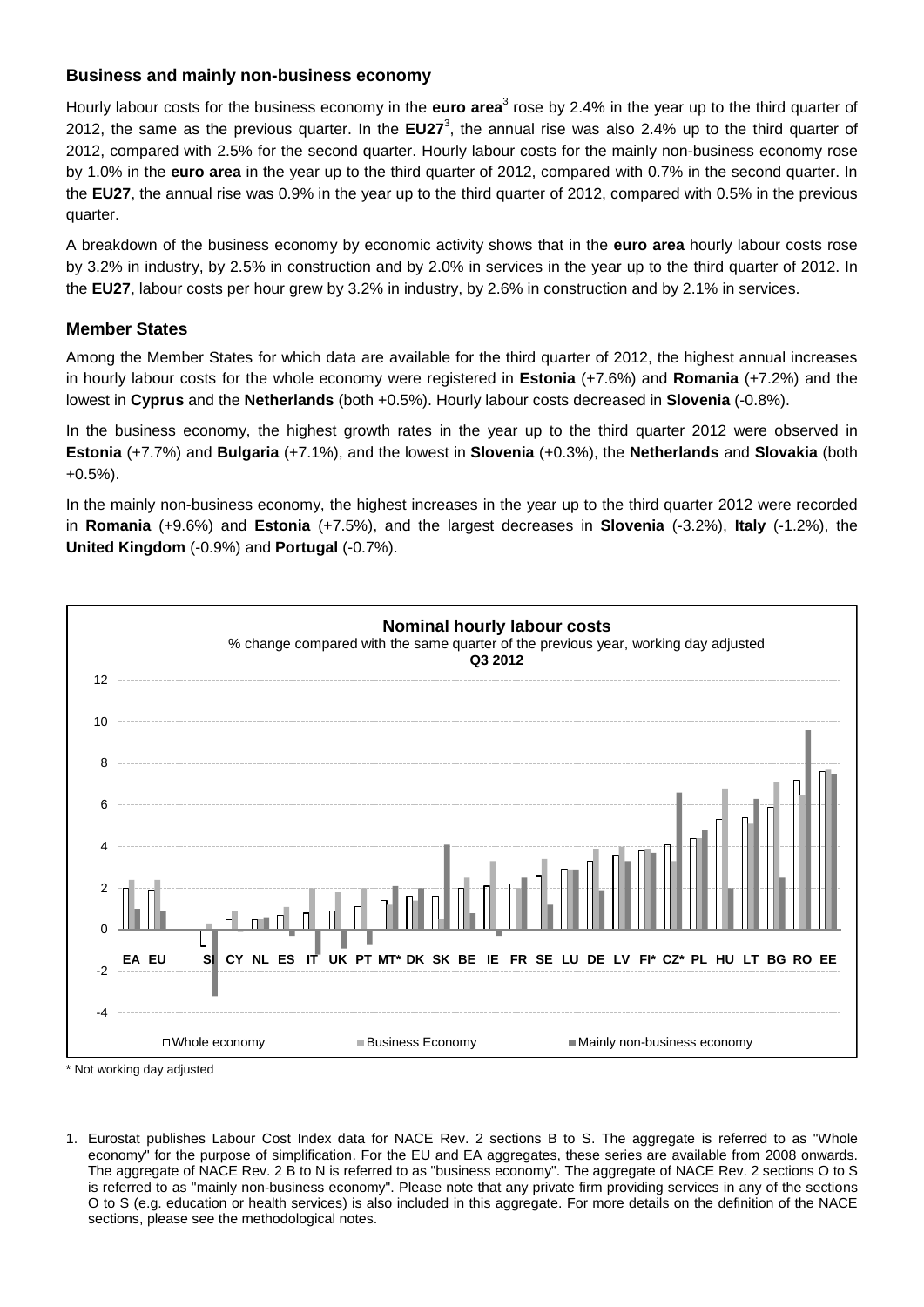- 2. The euro area (EA17) consists of Belgium, Germany, Estonia, Ireland, Greece, Spain, France, Italy, Cyprus, Luxembourg, Malta, the Netherlands, Austria, Portugal, Slovenia, Slovakia and Finland. The EU27 includes Belgium (BE), Bulgaria (BG), the Czech Republic (CZ), Denmark (DK), Germany (DE), Estonia (EE), Ireland (IE), Greece (EL), Spain (ES), France (FR), Italy (IT), Cyprus (CY), Latvia (LV), Lithuania (LT), Luxembourg (LU), Hungary (HU), Malta (MT), the Netherlands (NL), Austria (AT), Poland (PL), Portugal (PT), Romania (RO), Slovenia (SI), Slovakia (SK), Finland (FI), Sweden (SE) and the United Kingdom (UK).
- 3. Compared with News Release 134/2012 of 17 September 2012, annual growth rates for the total economy for the second quarter of 2012 are revised from +1.6% to +1.9% for the EA17 and from +1.8% to +1.9% for the EU27.

#### **Labour Cost Index**

The Labour Cost Index is a short-term indicator showing the development of hourly labour costs incurred by employers. It is calculated dividing the labour cost by the number of hours worked, therefore the development of both variables, labour costs and hours worked, affect the evolution of the index. The quarterly changes in hourly employers' costs are measured for the total labour costs and the main components, namely wages and salaries on one hand, and labour costs other than wages and salaries (non-wage costs) on the other hand.

*Total Labour Costs (TOT***)** cover wage and non-wage costs less subsidies. It does not include vocational training costs or other expenditures such as recruitment costs, spending on working clothes, etc.

*Wage and salary costs (WAG***)** include direct remunerations, bonuses, and allowances paid by an employer in cash or in kind to an employee in return for work done, payments to employees saving schemes, payments for days not worked and remunerations in kind such as food, drink, fuel, company cars, etc.

*Labour costs other than wages and salaries (OTH - non-wage costs***)** include the employers' social contributions plus employment taxes regarded as labour costs less subsidies intended to refund part or all of the employer's cost of direct remuneration.

The labour cost index covers the following economic activities:

- The business economy (NACE Rev. 2 sections B to N); for the EU/EA aggregates this accounts for about 70% of the labour costs of the whole economy. It can further be broken down into:
	- Industry (NACE Rev. 2 sections B to E); B Mining and quarrying, C Manufacturing, D Electricity, gas, steam and air conditioning supply, E Water supply; sewerage, waste management and remediation activities.
	- Construction (NACE Rev. 2 section F).
	- Services (NACE Rev. 2 sections G to N); G Wholesale and retail trade, repair of motor vehicles and motorcycles, H Transportation and storage, I Accommodation and food service activities, J Information and communication, K Financial and insurance activities, L Real estate activities, M Professional, scientific and technical activities, N Administrative and support service activities.
- The mainly non-business economy (NACE Rev. 2 sections O to S); for the EU/EA aggregates this accounts for about 30% of the labour costs of the whole economy. It contains O Public administration and defence; compulsory social security, P Education, Q Human health and social work activities, R Arts, entertainment and recreation, S Other service activities.

Data in the tables are shown as percentage changes compared with the same quarter of the previous year. To eliminate the effects of varying numbers of working days in the same quarters of different years (Easter and other moving holidays) these changes are presented in working day adjusted form. Indices are based on Regulation (EC) No 450/2003 of the European Parliament and of the Council concerning the European Union Labour Cost Index.

The data should not be considered as final as indices transmitted by Member States may be revised at a later date, in which case aggregates are recalculated.

Additional information on index levels and quarterly changes are available on the Eurostat internet site. Information on labour cost levels in euro and national currency are available at:

[http://epp.eurostat.ec.europa.eu/statistics\\_explained/index.php/Labour\\_cost\\_index\\_-\\_recent\\_trends](http://epp.eurostat.ec.europa.eu/statistics_explained/index.php/Labour_cost_index_-_recent_trends)

Information on other earnings and labour cost indicators can be found on the Eurostat internet site under: Statistics Database / Population and social conditions / Labour market / Labour costs.

#### **Other information**

*Greece*: Eurostat estimates for missing data are used for the calculation of EU- and EA-aggregates.

*Hungary*: The source data relates to private enterprises employing at least 5 persons and government organizations of all size classes.

Issued by: **Eurostat Press Office**

**Tim ALLEN Tel: +352-4301-33 444 [eurostat-pressoffice@ec.europa.eu](mailto:eurostat-pressoffice@ec.europa.eu)**

Eurostat news releases on the internet: **<http://ec.europa.eu/eurostat>**

For further information on data:

**Sammy LAURITSEN Tel: +352-4301-35 742 Hannah KIIVER Tel: +352-4301-38 438**

**[estat-labour-cost-indices@ec.europa.eu](mailto:estat-labour-cost-indices@ec.europa.eu)**

Selected Principal European Economic Indicators: **<http://ec.europa.eu/eurostat/euroindicators>**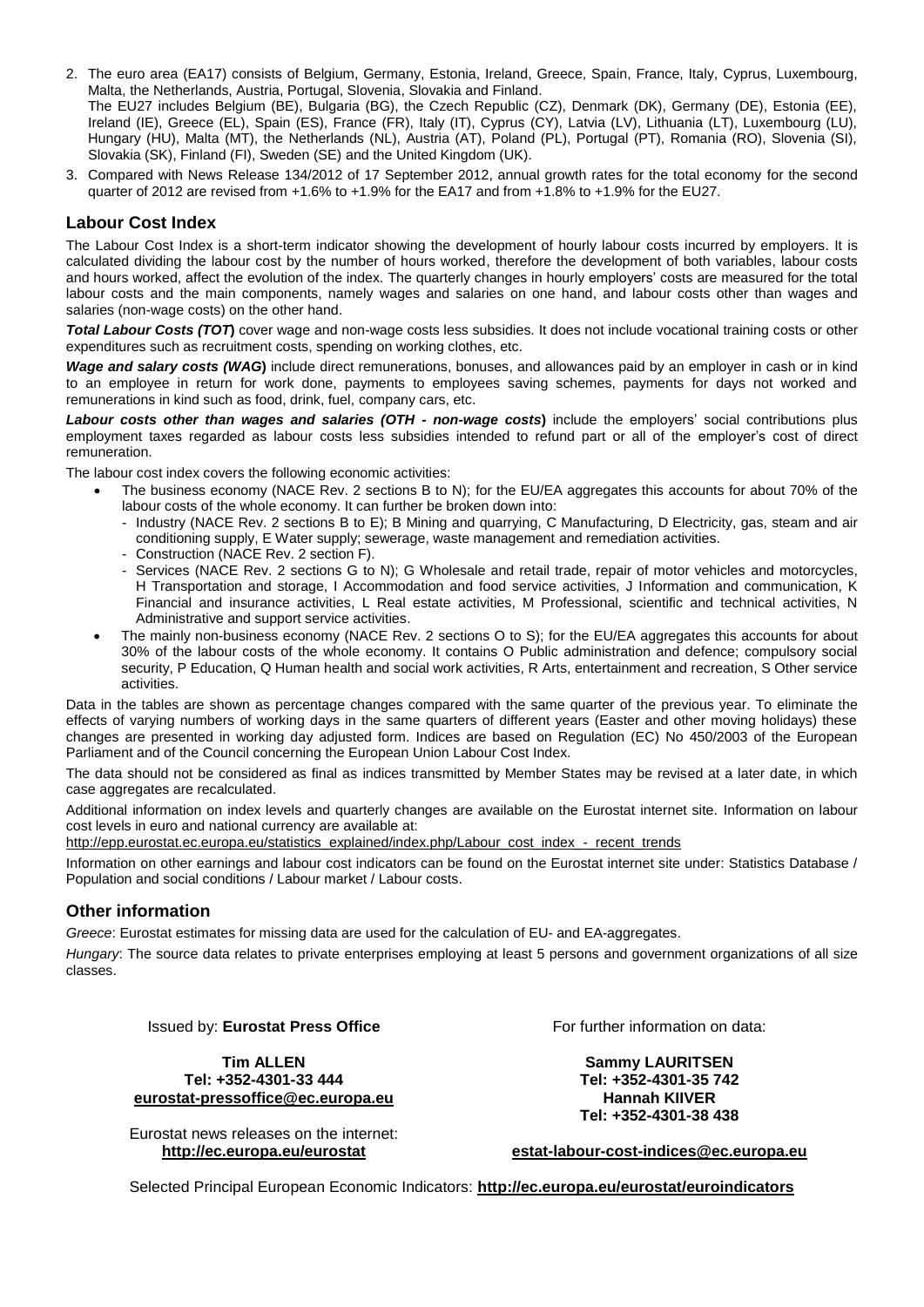# **Nominal hourly labour costs**

|                        |              | Whole economy (NACE Rev.2 sections B to S) |                  |              |              |              |              |              |              |              |              |              |              |              |              |
|------------------------|--------------|--------------------------------------------|------------------|--------------|--------------|--------------|--------------|--------------|--------------|--------------|--------------|--------------|--------------|--------------|--------------|
|                        |              | Q3 2011                                    |                  |              | Q4 2011      |              |              | Q1 2012      |              |              | Q2 2012      |              |              | Q3 2012      |              |
|                        | <b>TOTAL</b> | <b>WAGES</b>                               | <b>OTHER</b>     | <b>TOTAL</b> | <b>WAGES</b> | <b>OTHER</b> | <b>TOTAL</b> | <b>WAGES</b> | <b>OTHER</b> | <b>TOTAL</b> | <b>WAGES</b> | <b>OTHER</b> | <b>TOTAL</b> | <b>WAGES</b> | <b>OTHER</b> |
| <b>EA17</b>            | 2.2          | 2.0                                        | 2.8              | 2.2          | 2.1          | 2.6          | 1.6          | 1.7          | 1.4          | 1.9          | 2.1          | 1.4          | 2.0          | 2.0          | 1.7          |
| <b>EU27</b>            | 2.3          | 2.2                                        | 3.0              | 2.2          | 2.1          | 2.6          | 1.5          | 1.6          | 1.7          | 1.9          | 2.0          | 1.6          | 1.9          | 2.0          | 1.9          |
| <b>BE</b>              | 2.0          | 1.9                                        | 2.5              | 3.1          | 3.1          | 3.2          | 3.1          | 3.1          | 2.6          | 2.7          | 2.7          | 2.8          | 2.0          | 2.0          | $2.0\,$      |
| <b>BG</b>              | 7.7          | 7.6                                        | 7.9              | 9.3          | 9.0          | 10.5         | 6.0          | 7.0          | 1.7          | 4.8          | 5.8          | 0.1          | 5.9          | 6.6          | 2.3          |
| $CZ^*$                 | 4.8          | 4.6                                        | 5.2              | 2.7          | 2.6          | 3.0          | 2.6          | 2.7          | 2.6          | 4.6          | 4.6          | 4.7          | 4.1          | 4.1          | 4.1          |
| DK                     | 1.9          | 2.0                                        | 1.3              | 2.3          | 2.4          | 1.9          | 1.9          | 1.8          | 2.3          | 1.6          | 1.6          | 1.9          | 1.6          | 1.5          | 1.9          |
| DE                     | 2.7          | 2.9                                        | 1.9              | 3.1          | 3.3          | 2.5          | 1.9          | 2.3          | 0.8          | 2.7          | 3.2          | 0.8          | 3.3          | 3.4          | 3.0          |
| EE                     | 4.1          | 4.0                                        | 4.2              | 6.5          | 6.6          | 6.5          | 5.7          | 5.7          | 5.4          | 3.6          | 3.5          | 3.8          | 7.6          | 7.7          | 7.4          |
| IE                     | 0.0          | 0.2                                        | 1.3              | $-0.8$       | $-1.0$       | $-0.2$       | 0.9          | 1.0          | 2.8          | 0.9          | 0.9          | 1.1          | 2.1          | 1.9          | 5.4          |
| <b>EL</b>              | $-4.2$       | $-4.7$                                     | $-5.5$           | $-8.1$       | $-6.4$       | $-12.3$      | $-11.5$      | $-10.9$      | $-12.5$      | $-8.7$       | $-8.3$       | $-9.4$       |              |              |              |
| <b>ES</b>              | 3.0          | 2.6                                        | 4.3              | 2.2          | 1.9          | 3.1          | 1.9          | 1.7          | 2.3          | 0.5          | 0.5          | 0.3          | 0.7          | 0.8          | 0.3          |
| <b>FR</b>              | 2.6          | 2.1                                        | 3.6              | 3.0          | 2.4          | 4.3          | 2.0          | 2.0          | 2.0          | 2.0          | 2.0          | 2.0          | 2.2          | 2.4          | 1.6          |
| $\mathsf{I}\mathsf{T}$ | 1.0          | 0.8                                        | 1.5              | 0.9          | 0.9          | 0.9          | 0.2          | 0.3          | 0.0          | $1.2$        | 1.3          | 0.9          | 0.8          | $1.1$        | $0.0\,$      |
| <b>CY</b>              | 1.9          | 1.8                                        | $\overline{2.2}$ | 2.2          | 2.1          | 2.4          | 1.6          | 1.5          | 1.7          | 1.7          | 1.6          | 2.1          | 0.5          | 0.6          | $0.2\,$      |
| LV                     | 5.0          | 5.7                                        | 2.0              | 5.0          | 5.2          | 4.5          | 3.4          | 3.8          | 1.7          | 4.7          | 4.6          | 4.8          | 3.6          | 3.7          | 3.1          |
| LT                     | 2.8          | 2.8                                        | 2.7              | 3.9          | 4.1          | 3.3          | 4.1          | 3.8          | 4.8          | 3.4          | 2.8          | 4.9          | 5.4          | 4.9          | $6.7\,$      |
| LU                     | 2.1          | 2.1                                        | 2.7              | 4.3          | 4.2          | 5.1          | 1.2          | 1.4          | 2.3          | 2.0          | 2.0          | 2.6          | 2.9          | 2.9          | $3.0$        |
| HU                     | 5.2          | 5.1                                        | 4.8              | 7.3          | 7.5          | 7.6          | 2.6          | 2.4          | 3.7          | 4.3          | 5.0          | 6.3          | 5.3          | 5.4          | $\bf6.8$     |
| MT*                    | 1.9          | 1.9                                        | 1.7              | 1.9          | 1.9          | 2.0          | 3.5          | 3.4          | 4.1          | 1.5          | 1.4          | 2.2          | 1.4          | 1.4          | 1.6          |
| <b>NL</b>              | 2.4          | 1.4                                        | 6.3              | 1.3          | 1.0          | 2.6          | 0.9          | 0.4          | 2.7          | 0.7          | 0.2          | 2.4          | 0.5          | 0.3          | $1.5$        |
| <b>AT</b>              | 5.0          | 4.9                                        | 5.3              | 3.7          | 3.6          | 4.1          | $\mathbf{C}$ | $\mathbf{C}$ | $\mathbf{C}$ | C            | $\mathbf{C}$ | $\mathbf{C}$ | c            | c            | $\mathbf c$  |
| <b>PL</b>              | 6.2          | 6.2                                        | 6.2              | 4.0          | 4.0          | 4.0          | 2.2          | 2.2          | 2.2          | 3.8          | 3.8          | 3.9          | 4.4          | 4.4          | 4.6          |
| PT                     | $-1.0$       | $-1.1$                                     | $-1.0$           | $-4.0$       | $-3.8$       | $-4.9$       | $-0.8$       | $-1.0$       | $-0.5$       | $-4.0$       | $-3.5$       | $-6.0$       | $1.1$        | $1.2$        | $0.6\,$      |
| <b>RO</b>              | 9.5          | 10.0                                       | 7.7              | 9.1          | 9.6          | 7.4          | 4.6          | 4.6          | 4.5          | $7.0$        | 7.0          | 7.0          | 7.2          | 7.2          | 7.1          |
| SI                     | 2.0          | 2.4                                        | $-0.9$           | $-0.1$       | 0.4          | $-3.0$       | $-1.4$       | $-0.6$       | $-6.2$       | 2.8          | 3.6          | $-2.3$       | $-0.8$       | $-0.6$       | $-2.0$       |
| <b>SK</b>              | 5.9          | 5.5                                        | 6.8              | 3.2          | 2.4          | 5.1          | 3.0          | 2.3          | 3.3          | 3.0          | 2.8          | 3.9          | 1.6          | 1.0          | 3.1          |
| $FI^*$                 | 3.2          | 2.8                                        | 4.7              | 3.7          | 3.4          | 5.1          | 3.5          | 3.4          | 3.9          | 5.3          | 5.2          | 5.7          | 3.8          | 3.8          | 4.3          |
| <b>SE</b>              | 2.7          | 2.5                                        | 3.3              | 2.7          | 2.4          | 3.3          | 3.1          | 2.9          | 3.5          | 2.9          | 2.8          | 3.2          | 2.6          | 2.4          | 2.9          |
| <b>UK</b>              | 1.5          | 1.5                                        | 3.1              | 1.9          | 1.9          | 3.2          | 0.4          | 0.7          | 2.0          | 1.1          | 0.7          | 1.3          | 0.9          | 0.8          | 1.9          |
| <b>NO</b>              |              |                                            |                  |              |              |              |              |              |              |              |              |              |              | ÷            | $\pm$        |

% change compared with same quarter of previous year – working day adjusted

Labour cost data are subject to revision, in particular for the latest quarters, when new source data become available.

c Confidential

: Data not available

\* Not working day adjusted<br>TOTAL = total labour costs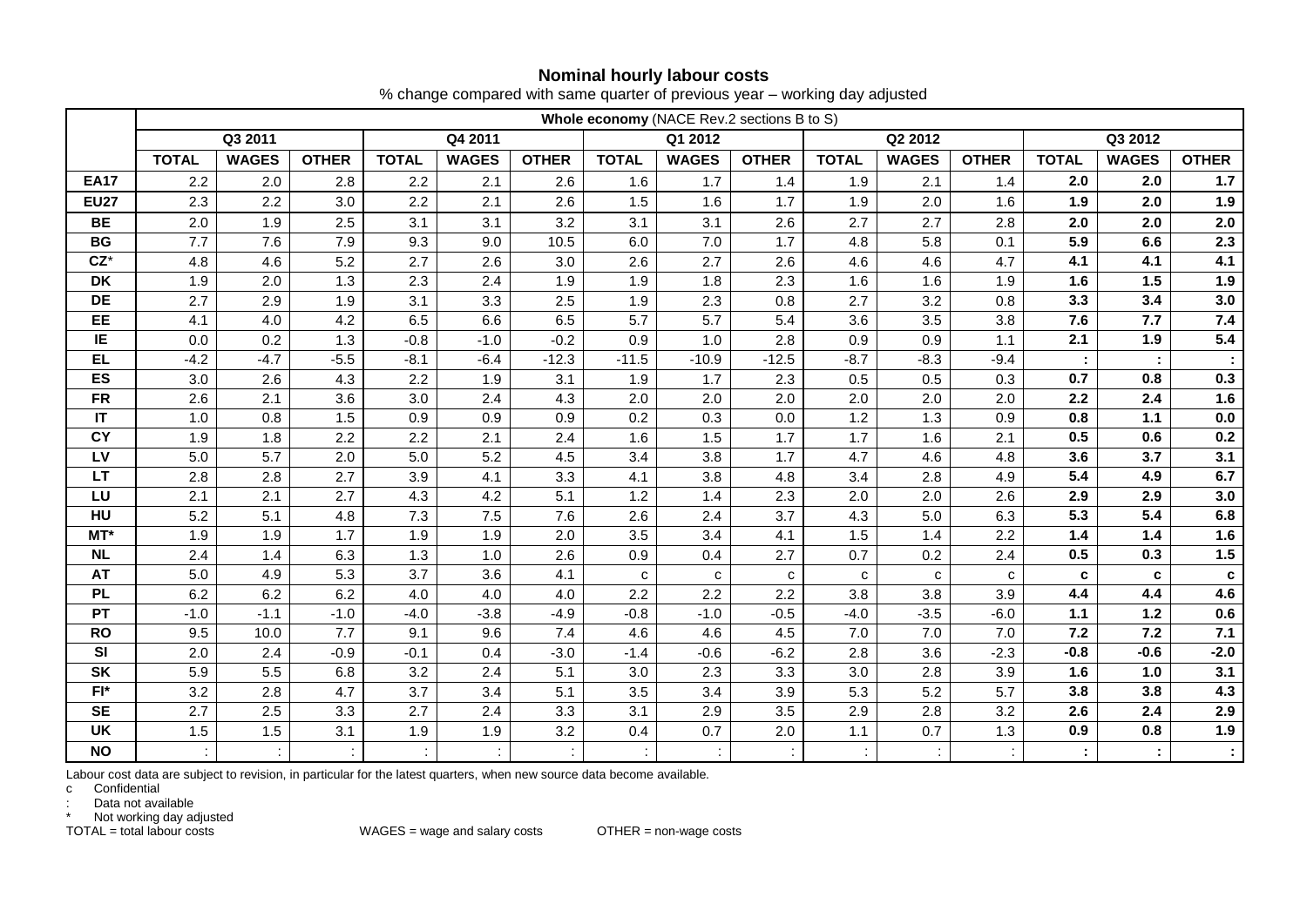### **Nominal hourly labour costs for the business and mainly non-business economy**

% change compared with same quarter of previous year – working day adjusted

|             |                                  |                  |                  | <b>Business economy</b><br>(NACE Rev. 2 section B to N) |            |            | Mainly non-business economy<br>(NACE Rev. 2 section O to S) |              |              |                |            |            |            |            |  |  |
|-------------|----------------------------------|------------------|------------------|---------------------------------------------------------|------------|------------|-------------------------------------------------------------|--------------|--------------|----------------|------------|------------|------------|------------|--|--|
|             | Q4/11<br>Q3/11<br>Q1/12<br>Q2/12 |                  |                  |                                                         |            | Q3 2012    |                                                             |              | Q4/11        | Q1/12<br>Q2/12 |            |            | Q3 2012    |            |  |  |
|             | <b>TOT</b>                       | <b>TOT</b>       | <b>TOT</b>       | <b>TOT</b>                                              | <b>TOT</b> | <b>WAG</b> | <b>OTH</b>                                                  | <b>TOT</b>   | <b>TOT</b>   | <b>TOT</b>     | <b>TOT</b> | <b>TOT</b> | <b>WAG</b> | <b>OTH</b> |  |  |
| <b>EA17</b> | 2.5                              | 2.8              | 1.6              | 2.4                                                     | 2.4        | 2.5        | 2.1                                                         | 1.6          | 0.9          | 1.5            | 0.7        | 1.0        | 1.0        | 0.9        |  |  |
| <b>EU27</b> | 2.6                              | 2.8              | 1.5              | 2.5                                                     | 2.4        | 2.5        | 2.3                                                         | 1.8          | 1.1          | 1.4            | 0.5        | 0.9        | 0.8        | 1.0        |  |  |
| <b>BE</b>   | 2.5                              | 2.6              | 3.2              | 3.3                                                     | 2.5        | 2.6        | 2.3                                                         | 0.9          | 4.5          | 2.8            | 1.2        | 0.8        | 0.8        | 0.9        |  |  |
| <b>BG</b>   | 10.4                             | 11.7             | 6.8              | 5.8                                                     | 7.1        | 7.9        | 3.2                                                         | 0.5          | 2.0          | 3.3            | 1.2        | 2.5        | 3.0        | 0.2        |  |  |
| $CZ^*$      | 5.0                              | 2.7              | $\overline{2.7}$ | 4.5                                                     | 3.3        | 3.3        | 3.4                                                         | 4.0          | 2.8          | 2.4            | 5.0        | 6.6        | 6.7        | 6.3        |  |  |
| <b>DK</b>   | 2.5                              | 2.9              | 1.9              | 1.5                                                     | 1.4        | 1.3        | 1.6                                                         | $\mathbf{C}$ | $\mathbf{C}$ | 1.7            | 1.9        | 2.0        | 2.0        | 2.6        |  |  |
| <b>DE</b>   | 2.8                              | 3.5              | 1.7              | 2.9                                                     | 3.9        | 3.9        | 3.8                                                         | 2.5          | 2.4          | 2.5            | 1.8        | 1.9        | 2.0        | 1.7        |  |  |
| EE          | 4.9                              | 7.2              | 7.2              | 4.1                                                     | 7.7        | 7.7        | 7.8                                                         | 2.0          | 4.8          | 1.2            | 2.4        | 7.5        | 7.7        | 6.7        |  |  |
| IE          | $-0.4$                           | $-1.2$           | 0.8              | 1.3                                                     | 3.3        | 3.1        | 4.3                                                         | 0.7          | 0.1          | 1.0            | $-0.1$     | $-0.3$     | $-0.6$     | 7.5        |  |  |
| <b>EL</b>   | $-7.5$                           | $-5.1$           | $-8.9$           | $-3.4$                                                  |            |            |                                                             | 1.5          | $-12.6$      | $-15.7$        | $-16.9$    |            |            |            |  |  |
| ES          | 3.7                              | 2.7              | 2.2              | 0.9                                                     | $1.1$      | $1.3$      | 0.5                                                         | 1.5          | 1.1          | 1.3            | $-0.6$     | $-0.3$     | $-0.3$     | $-0.1$     |  |  |
| <b>FR</b>   | 3.1                              | 3.4              | 2.0              | 2.1                                                     | 2.0        | 2.2        | 1.6                                                         | 1.4          | 2.2          | 2.2            | 1.8        | 2.5        | 2.7        | C          |  |  |
| IT          | 1.6                              | 2.6              | 0.7              | 2.4                                                     | 2.0        | 2.4        | 0.9                                                         | 0.0          | $-1.5$       | $-0.5$         | $-0.7$     | $-1.2$     | $-1.2$     | $-1.3$     |  |  |
| <b>CY</b>   | 1.2                              | 1.7              | 1.2              | 1.5                                                     | 0.9        | 1.0        | 0.5                                                         | 3.2          | 2.8          | 2.1            | 2.0        | $-0.1$     | $-0.1$     | $-0.2$     |  |  |
| LV          | 3.5                              | 4.5              | 3.7              | 4.7                                                     | 4.0        | 4.1        | 3.6                                                         | 6.8          | 6.4          | 2.4            | 4.5        | 3.3        | 3.7        | 2.8        |  |  |
| <b>LT</b>   | 3.0                              | $\overline{3.7}$ | 4.3              | 4.0                                                     | 5.1        | 4.2        | 7.3                                                         | 2.3          | 4.5          | 3.3            | 2.2        | 6.3        | 6.3        | 6.2        |  |  |
| LU          | 2.4                              | 4.3              | 1.3              | 1.9                                                     | 2.9        | 2.9        | 3.1                                                         | 1.3          | 4.0          | 1.0            | 2.4        | 2.9        | 2.9        | 2.6        |  |  |
| HU          | 4.2                              | 6.5              | 3.8              | 6.3                                                     | 6.8        | 6.7        | 7.6                                                         | 7.8          | 9.4          | $-0.7$         | $-0.9$     | 2.0        | 2.1        | 5.0        |  |  |
| MT*         | 1.4                              | 1.8              | 2.8              | 1.1                                                     | $1.2$      | 1.2        | $-0.4$                                                      | 2.8          | 2.0          | 4.7            | 2.0        | 2.1        | 1.9        | 3.3        |  |  |
| <b>NL</b>   | 2.7                              | 1.5              | 0.9              | 0.5                                                     | 0.5        | 0.1        | 1.9                                                         | 1.7          | 0.7          | 0.9            | 1.0        | 0.6        | 0.6        | 0.7        |  |  |
| <b>AT</b>   | 4.5                              | 3.5              | 4.7              | 6.0                                                     | 3.8        | 3.9        | 3.8                                                         | 6.4          | 4.6          | C              | C          | c          | C          | c          |  |  |
| <b>PL</b>   | 5.4                              | 4.0              | 2.5              | 3.8                                                     | 4.4        | 4.3        | 4.7                                                         | 7.8          | 4.1          | 1.9            | 3.6        | 4.8        | 4.8        | 4.8        |  |  |
| PT          | 0.8                              | $-1.7$           | 1.5              | 5.0                                                     | 2.0        | 2.0        | 1.9                                                         | $-4.2$       | $-7.8$       | $-5.1$         | $-17.7$    | $-0.7$     | $-0.5$     | $-1.3$     |  |  |
| <b>RO</b>   | 7.4                              | 8.0              | 5.3              | 7.3                                                     | 6.5        | 6.5        | 6.5                                                         | 17.1         | 14.2         | 2.1            | 6.1        | 9.6        | 9.6        | 9.6        |  |  |
| <b>SI</b>   | 2.0                              | $-0.3$           | $-1.2$           | 4.2                                                     | 0.3        | 0.5        | $-1.2$                                                      | 1.7          | 0.8          | $-1.8$         | $-0.6$     | $-3.2$     | $-3.1$     | $-3.7$     |  |  |
| <b>SK</b>   | 7.3                              | 4.2              | 2.8              | 2.4                                                     | 0.5        | 0.0        | 2.0                                                         | 3.0          | 0.5          | 3.6            | 4.8        | 4.1        | 3.3        | 5.4        |  |  |
| $FI^*$      | 2.3                              | 3.7              | 2.1              | 5.6                                                     | 3.9        | 3.8        | 4.6                                                         | 4.4          | 3.7          | 5.5            | 4.9        | 3.7        | 3.7        | 3.7        |  |  |
| <b>SE</b>   | 2.8                              | 2.8              | 3.7              | 3.4                                                     | 3.4        | 3.3        | 3.6                                                         | 2.6          | 2.6          | 2.1            | 2.0        | $1.2$      | 1.0        | $1.7$      |  |  |
| <b>UK</b>   | 1.9                              | 2.2              | 0.4              | 2.1                                                     | 1.8        | 1.8        | 2.7                                                         | 0.6          | 1.2          | 0.1            | $-1.4$     | $-0.9$     | $-1.1$     | 0.4        |  |  |
| <b>NO</b>   | 3.9                              | 3.4              | 4.5              | 5.1                                                     | 4.0        | 4.0        | 4.3                                                         |              |              |                |            |            |            |            |  |  |

Labour cost data are subject to revision, in particular for the latest quarters, when new source data become available.

c Confidential

: Data not available

\* Not working day adjusted<br>TOT = total labour costs